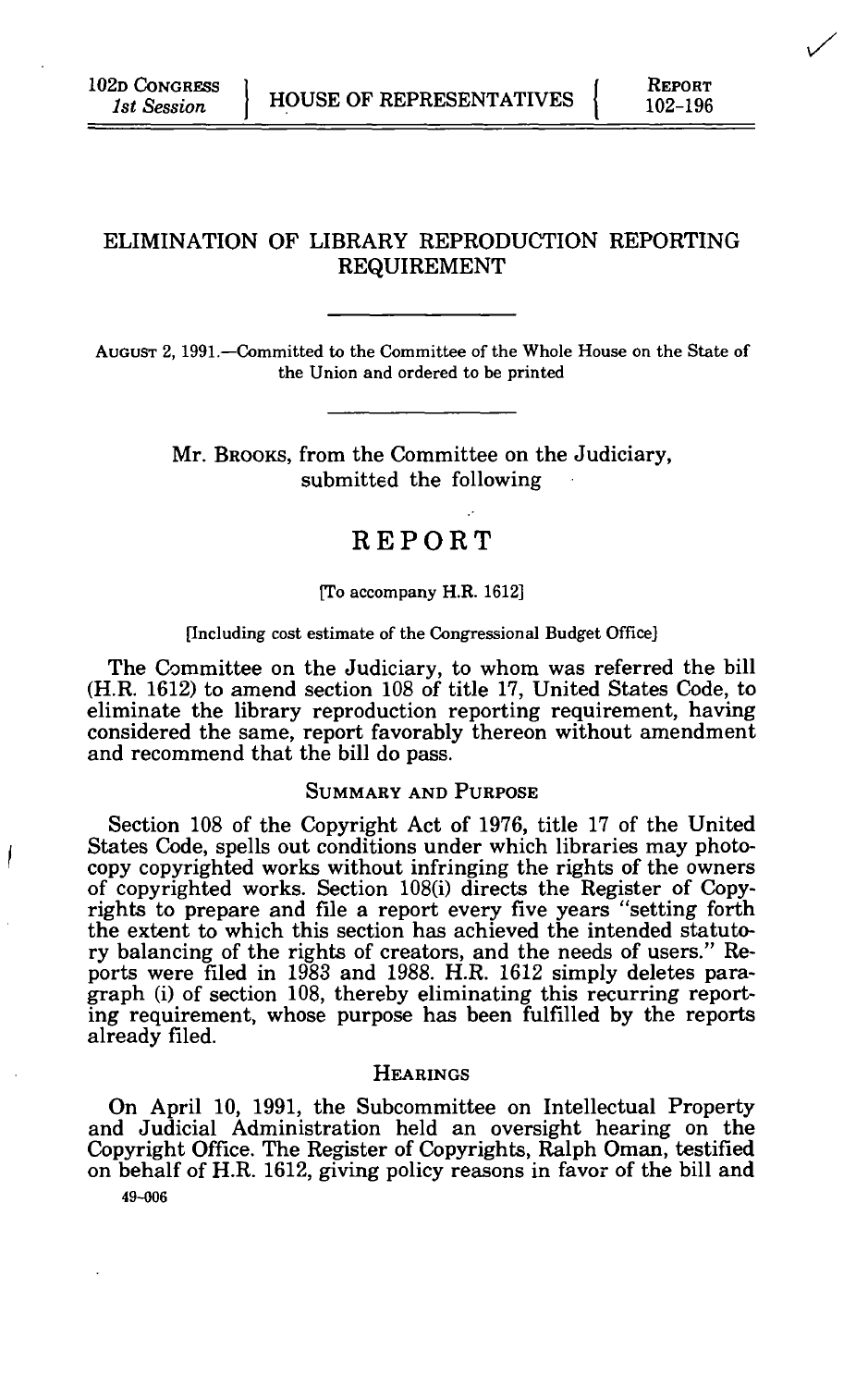stating that the Office had canvassed publisher and library groups which responded that they had no objection to the legislation.

### COMMITTEE VOTE

On June 20, 1991, a reporting quorum being present, the Committee on the Judiciary ordered H.R. 1612 reported to the full House by voice vote.

#### **DISCUSSION**

#### I. LEGISLATIVE HISTORY

On March 22, 1991, H.R. 1612 was introduced by the Chairman of the Subcommittee on Intellectual Property and Judicial Administration, William Hughes, with cosponsorship from the ranking minority Member of the Subcommittee, Carlos Moorhead. Chairman Hughes made an explanatory floor statement.*<sup>1</sup>*

On May 1, 1991, the Subcommittee marked up H.R. 1612 and reported the bill favorably to the full Committee without amendment by voice vote, a quorum of Members being present.

On June 20, 1991, the full Committee marked up H.R. 1612 and, a quorum of Members being present, favorably reported the bill by voice vote, no objections being heard.

On March 21, 1991, Senator DeConcini introduced S. 756, section 2 of which is identical to H.R. 1612.

### II. BACKGROUND

In passing the general revision of the copyright laws in 1976, Congress added a requirement of a recurring five-year report to the Library reproduction provisions of the Copyright Act.<sup>2</sup> The Library reproduction and fair use copying limitations of the general revision bill had been sharply debated. A compromise was reached, which Congress hoped represented a fair balance between the rights of creators and the needs of library users. Congress included the recurring reporting requirement as a mechanism to provide oversight of library photocopying developments to enable it to assess whether the appropriate balance had been struck in enacting section 108 of the Copyright Act.

The Congress now has had more than 12 years experience under the library reproduction provisions of section 108. While publishers and librarians may occasionally differ about the enforcement of section 108 in specific cases, it is clear that Congress struck a fair balance between the public and proprietary interests. The 1988 report of the Register of Copyrights confirms this assessment. The Register reported that "[m]ost of the major library associations (the

<sup>&</sup>lt;sup>1</sup> See 137 Cong. Rec. E1105 (daily ed. March 22, 1991).<br><sup>2</sup> This requirement is contained in subsection 108(i) of

<sup>&</sup>lt;sup>2</sup> This requirement is contained in subsection 108(i) of title 17, United States Code, which provides as follows:

<sup>(</sup>i) Five years from the effective date of this Act, and at five-year intervals thereafter, the Register of Copyrights, after consulting with representatives of authors, book and periodical publishers, and other owners of c tives of library users and librarians, shall submit to the Congress a report setting forth the extent to which this section has achieved the intended statutory balancing of the rights of creators, and the needs of users. The report should also describe any problems that may have arisen, and present legislative or other recommendations, if warranted.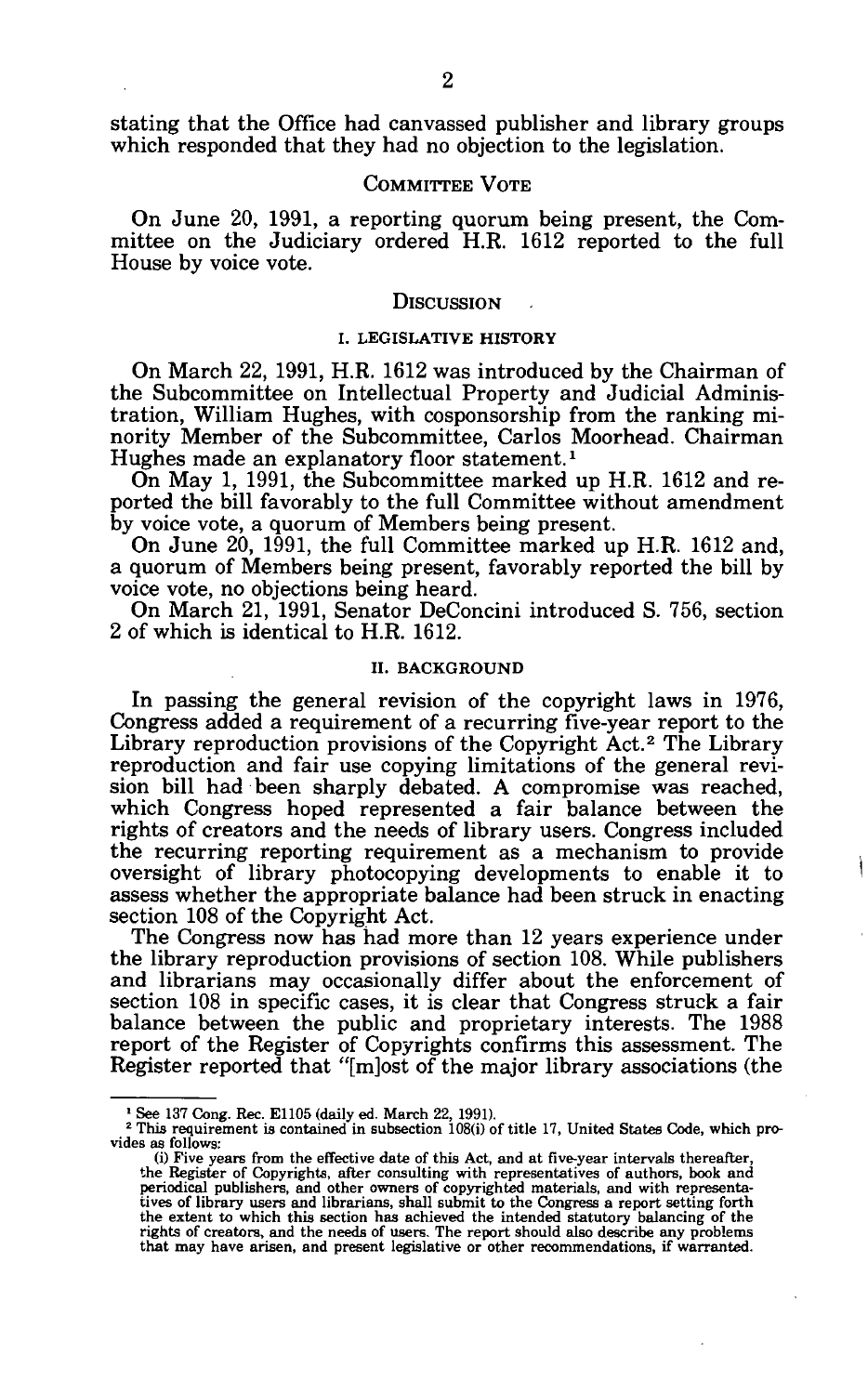American Library Association, the Association of Research Libraries, the Special Libraries Association, and the Medical Library Association) stated that Congress has achieved a statutory balance. Representatives of copyright proprietors (the American Association of Publishers, Harcourt Brace Jovanovich and the Authors League of America) also joined in the view that a reasonable balance between the competing interests has been struck in the statutory formation of § 108."<sup>3</sup>

At the recent Subcommittee oversight hearing on the Copyright Office, the Register of Copyrights recommended elimination of the recurring library reproduction report, a proposal which is supported by library and publisher groups.<sup>4</sup> As the Register observed, "any remaining problems regarding library photocopying can be resolved either through education guidelines and collective arrangements, or through enforcement of the existing law by copyright owners."<sup>5</sup>

Copyright infringement lawsuits have in fact been brought in Federal court by publishing interests against commercial copying services and large corporations that engage in substantial research without paying royalties for copying activities in excess of fair use.

Publishers have not generally found it necessary to bring suits for infringement against nonprofit libraries, and instead rely upon discussion and guidelines to curb any encroachment upon their proprietary interests. In the one reported case against a university for excessive photocopying, the publishers and the university settled the case when the university agreed to adopt a photocopying policy statement and generally take steps to avoid copying in excess of fair use. *Addison- Wesley Publishers Co., Inc.* v. *New York University,* Civ. No. 82-8333 (S.D.N.Y., filed December 14, 1982).

The Committee is pleased to note the consensus that the Congress achieved a fair, workable accommodation in section 108 between the proprietary and public interests. The recurring report mechanism of section 108(i) has fulfilled its purpose of reporting to the Congress about the practical operation of the library reproduction provisions and the experience of copyright owners and users under the law. Since the statutory balance has been achieved, Congress can dispense with further automatic reports and save the taxpayers' money. Elimination of the report requirement will in no way affect the fundamental balancing of rights between authors and users found in section 108.

Further, repeal of the section 108(i) report requirement will be immediately felt in the Copyright Office as there will be no report in 1993. In the view of the Committee, a cost savings of approximately \$500,000 will be achieved. The Copyright Office will be able to devote these resources elsewhere.

If any legislative issues arise regarding library reproduction of copyrights works, Congress can air them through the usual proce-

 $\ddot{\phantom{0}}$ 

<sup>&</sup>lt;sup>3</sup> Report of the Register of Copyrights, Library Reproduction of Copyrighted Works (17 U.S.C. 108) 118 (1988).

<sup>&</sup>quot;Hearing on Oversight of the Copyright Office and Copyright Royalty Tribunal Before the Subcomm. on Intellectual Property and Judicial Administration of the House Comm. on the Judicial and Judicial Administration of the Ho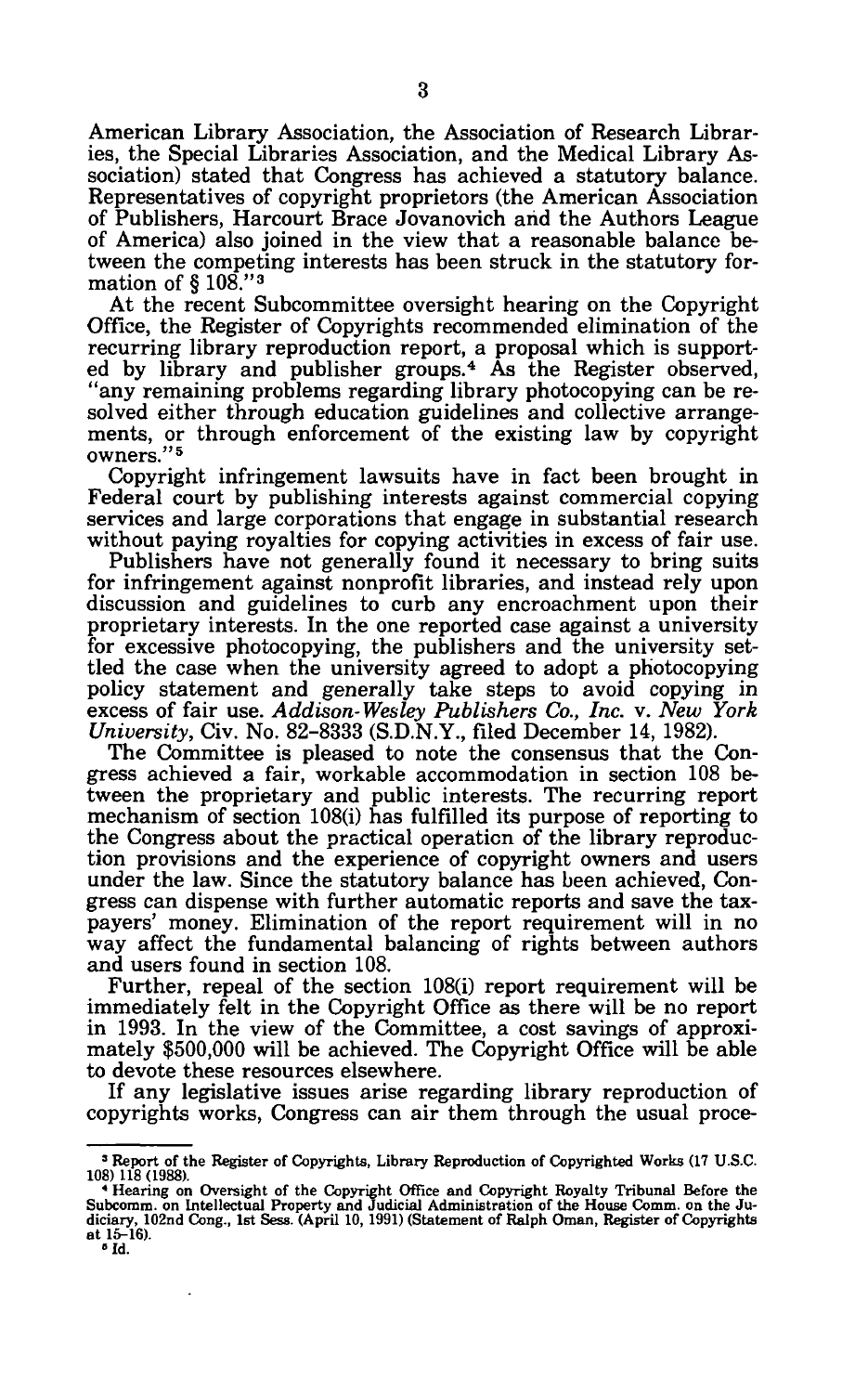dure of legislative hearings. The Congress can also ask the Register of Copyrights to report on the matter at any time, without a statutory reporting requirement. A future report by the Register may indeed be necessary to assess the impact of technological changes.

For these reasons, the Committee concludes that a compelling case has been made for elimination of the statutory report requirement found in section 108(i) of the Copyright Act.

### **SECTION-BY-SECTION ANALYSIS**

This one section bill amends section 108 of title 17, United States Code, by striking (i) in its entirety.

### COMMITTEE OVERSIGHT FINDINGS

In compliance with clause  $2(1)(3)(D)$  of rule XI of the Rules of the House of Representatives, the Committee reports that the findings and recommendations of the Committee, based on oversight activities under clause  $2(b)(1)$  of rule X of the rules of the House of Representatives, are incorporated in the descriptive portions of this report.

STATEMENT OF THE COMMITTEE ON GOVERNMENT OPERATIONS

No findings or recommendations of the Committee on Government Operations were received as referred to in clause 2(1)(3)(D) of rule XI of the Rules of the House of Representatives.

## NEW BUDGET AUTHORITY AND TAX EXPENDITURES

Clause 2(1)(3)(B) of rule XI of the Rules of the House of Representatives is inapplicable because the proposed legislation does not provide new budget authority or increased tax expenditures.

### CONGRESSIONAL BUDGET OFFICE COST ESTIMATE

In compliance with clause  $2(1)(C)(3)$  of rule XI of the Rules of the House of Representatives, the Committee sets forth, with respect to the bill H.R. 1612, the following estimate and comparison prepared by the Director of the Congressional Budget Office under section 403 of the Congressional Budget Act of 1974:

> U.S. CONGRESS, CONGRESSIONAL BUDGET OFFICE, *Washington, DC, June 21, 1991.*

Hon. JACK BROOKS, *Chairman, Committee on the Judiciary, House of Representatives, Washington, DC.* 

DEAR MR. CHAIRMAN: The Congressional Budget Office has reviewed H.R. 1612, a bill to amend section 108 of title 17, United States Code, to eliminate the library reproduction reporting requirement, as ordered reported by the House Committee on the Judiciary on June 18, 1991.

CBO estimates that enactment of H.R. 1612 would result in savings by the federal government of \$150,000 over the next three years, based on information provided by the Copyright Office of the Library of Congress. The bill would remove the requirement that